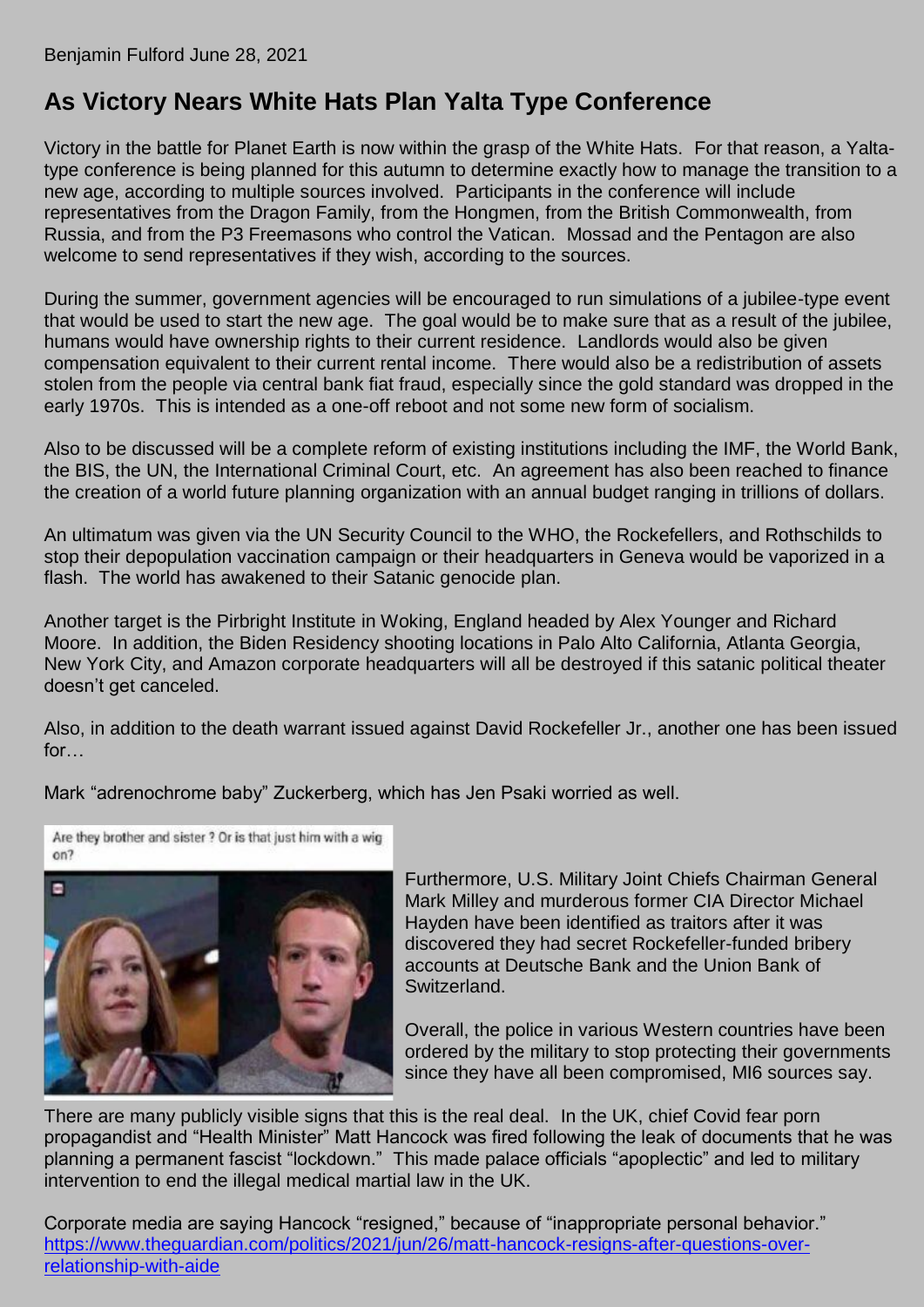## [https://rumble.com/viww3n-leaked-docs-on-permament-lockdown-of-uk-in-3](https://rumble.com/viww3n-leaked-docs-on-permament-lockdown-of-uk-in-3-weeks.html?fbclid=IwAR0LTQlnLKreiygBukVWQ3N88DGye6n2Qv3tHRF0yPcfw6YkwpbUn75cUnQ) [weeks.html?fbclid=IwAR0LTQlnLKreiygBukVWQ3N88DGye6n2Qv3tHRF0yPcfw6YkwpbUn75cUnQ](https://rumble.com/viww3n-leaked-docs-on-permament-lockdown-of-uk-in-3-weeks.html?fbclid=IwAR0LTQlnLKreiygBukVWQ3N88DGye6n2Qv3tHRF0yPcfw6YkwpbUn75cUnQ)

The Italian P3 Freemasons for their part have distributed leaked Rockefeller controlled World Bank Documents that call for the ongoing fake pandemic campaign to continue until 2025. Any talk of a "delta variant," for example, is just part of this script.

In the U.S. meanwhile, clinical scientists and immunologist-virologists from seven universities including Stanford, Cornell, and the University of California are suing the CDC for massive fraud. That is because the scientists, using the latest technology, could not find Covid-19 in even one of 1,500 samples of people who were "confirmed as infected" when they "tested positive."

ALL the "positive" people were simply found to have Influenza A and to a lesser extent Influenza B. The scientists all asked the CDC for viable samples of Covid-19 and were told that well… actually they don't have any samples.<https://greatreject.org/laboratories-cant-find-covid-19-in-positive-tests/>

In Canada, Chief Public Health Officer Teresa Tam has been outed as a cross-dressing Chinese communist agent.



凤  $OQ$ Liked by jessicariley0301 and others wokencanadian Guess WHQ?!<br>
Theresa Tam (@88) was appointed<br>
Theresa Tam (@88) was appointed<br>
To the position on June 26 2016 to Chief Public Health<br>
Officer of Canada and head of the Public Health Agency of<br>
Officer Canad wokencanadian Guess WHO?!

Tam is one of the chief engineers of the attempted medical totalitarian take-over of Canada that communist Manchurian Agent Justin Castro tried to engineer. The Canadian military has been ordered to end the entire medical fascist project in Canada.

Russian FSB sources for their part say:

"We will act silently, without displaying our actions and purposes to push out the corrupt pharma and fake test companies and to completely redo the old ways of health care so that medicine will once again focus on prevention and a rediscovery of the power of nature. This program will focus on protection from information viruses [like Covid-19] and train minds not to bend to any infodemia, manipulation, etc."

We can also confirm the Khazarian Mafia has lost control of Indonesia following the execution of the Dutch Royal Family and their top Indonesian proxy; a person known as Fetullah. This can be confirmed publicly by the fact Indonesia has announced their currency, the Rupiah, will be backed by gold just like Russia, China, and India, according to CIA sources.

The following news item, "Indonesia, home to one of the world's largest gold mines, plans to set up a bullion bank to spur trading of the precious metal domestically," backs up what this source is saying. [https://finance.yahoo.com/news/indonesia-home-giant-gold-mine-](https://finance.yahoo.com/news/indonesia-home-giant-gold-mine-230000394.html?guccounter=1&guce_referrer=aHR0cHM6Ly9hdXN0cmFsaWFub25saW5lbmV3cy1jb20tYXUuY2RuLmFtcHByb2plY3Qub3JnL3Yvcy9hdXN0cmFsaWFub25saW5lbmV3cy5jb20uYXUvMjAyMS8wNi8yMy9pbmRvbmVzaWEtaG9tZS10by1naWFudC1nb2xkLW1pbmUtd2FudHMtaXRzLW93bi1idWxsaW9uLWJhbmsvYW1wLw&guce_referrer_sig=AQAAALYMNx8mtOqouIY5vzJnW4Q3J0-hBr7g-ZG6gqMNPxyHQ-PGw4jfXLubAZE9IC9kL2B9P5hlByWMrRSU7uU9o867gG5oVOxI6p9Ft7ZE8x91Fs9fz9jgxtlwMMaVCGFLW8wGCUy2FSKl-C3lRVVXVg4MKmlyN9E8ftUy-F5)[230000394.html?guccounter=1&guce\\_referrer=aHR0cHM6Ly9hdXN0cmFsaWFub25saW5lbmV3cy1jb2](https://finance.yahoo.com/news/indonesia-home-giant-gold-mine-230000394.html?guccounter=1&guce_referrer=aHR0cHM6Ly9hdXN0cmFsaWFub25saW5lbmV3cy1jb20tYXUuY2RuLmFtcHByb2plY3Qub3JnL3Yvcy9hdXN0cmFsaWFub25saW5lbmV3cy5jb20uYXUvMjAyMS8wNi8yMy9pbmRvbmVzaWEtaG9tZS10by1naWFudC1nb2xkLW1pbmUtd2FudHMtaXRzLW93bi1idWxsaW9uLWJhbmsvYW1wLw&guce_referrer_sig=AQAAALYMNx8mtOqouIY5vzJnW4Q3J0-hBr7g-ZG6gqMNPxyHQ-PGw4jfXLubAZE9IC9kL2B9P5hlByWMrRSU7uU9o867gG5oVOxI6p9Ft7ZE8x91Fs9fz9jgxtlwMMaVCGFLW8wGCUy2FSKl-C3lRVVXVg4MKmlyN9E8ftUy-F5) [0tYXUuY2RuLmFtcHByb2plY3Qub3JnL3Yvcy9hdXN0cmFsaWFub25saW5lbmV3cy5jb20uYXUvMjAyM](https://finance.yahoo.com/news/indonesia-home-giant-gold-mine-230000394.html?guccounter=1&guce_referrer=aHR0cHM6Ly9hdXN0cmFsaWFub25saW5lbmV3cy1jb20tYXUuY2RuLmFtcHByb2plY3Qub3JnL3Yvcy9hdXN0cmFsaWFub25saW5lbmV3cy5jb20uYXUvMjAyMS8wNi8yMy9pbmRvbmVzaWEtaG9tZS10by1naWFudC1nb2xkLW1pbmUtd2FudHMtaXRzLW93bi1idWxsaW9uLWJhbmsvYW1wLw&guce_referrer_sig=AQAAALYMNx8mtOqouIY5vzJnW4Q3J0-hBr7g-ZG6gqMNPxyHQ-PGw4jfXLubAZE9IC9kL2B9P5hlByWMrRSU7uU9o867gG5oVOxI6p9Ft7ZE8x91Fs9fz9jgxtlwMMaVCGFLW8wGCUy2FSKl-C3lRVVXVg4MKmlyN9E8ftUy-F5) [S8wNi8yMy9pbmRvbmVzaWEtaG9tZS10by1naWFudC1nb2xkLW1pbmUtd2FudHMtaXRzLW93bi1idW](https://finance.yahoo.com/news/indonesia-home-giant-gold-mine-230000394.html?guccounter=1&guce_referrer=aHR0cHM6Ly9hdXN0cmFsaWFub25saW5lbmV3cy1jb20tYXUuY2RuLmFtcHByb2plY3Qub3JnL3Yvcy9hdXN0cmFsaWFub25saW5lbmV3cy5jb20uYXUvMjAyMS8wNi8yMy9pbmRvbmVzaWEtaG9tZS10by1naWFudC1nb2xkLW1pbmUtd2FudHMtaXRzLW93bi1idWxsaW9uLWJhbmsvYW1wLw&guce_referrer_sig=AQAAALYMNx8mtOqouIY5vzJnW4Q3J0-hBr7g-ZG6gqMNPxyHQ-PGw4jfXLubAZE9IC9kL2B9P5hlByWMrRSU7uU9o867gG5oVOxI6p9Ft7ZE8x91Fs9fz9jgxtlwMMaVCGFLW8wGCUy2FSKl-C3lRVVXVg4MKmlyN9E8ftUy-F5) [xsaW9uLWJhbmsvYW1wLw&guce\\_referrer\\_sig=AQAAALYMNx8mtOqouIY5vzJnW4Q3J0-hBr7g-](https://finance.yahoo.com/news/indonesia-home-giant-gold-mine-230000394.html?guccounter=1&guce_referrer=aHR0cHM6Ly9hdXN0cmFsaWFub25saW5lbmV3cy1jb20tYXUuY2RuLmFtcHByb2plY3Qub3JnL3Yvcy9hdXN0cmFsaWFub25saW5lbmV3cy5jb20uYXUvMjAyMS8wNi8yMy9pbmRvbmVzaWEtaG9tZS10by1naWFudC1nb2xkLW1pbmUtd2FudHMtaXRzLW93bi1idWxsaW9uLWJhbmsvYW1wLw&guce_referrer_sig=AQAAALYMNx8mtOqouIY5vzJnW4Q3J0-hBr7g-ZG6gqMNPxyHQ-PGw4jfXLubAZE9IC9kL2B9P5hlByWMrRSU7uU9o867gG5oVOxI6p9Ft7ZE8x91Fs9fz9jgxtlwMMaVCGFLW8wGCUy2FSKl-C3lRVVXVg4MKmlyN9E8ftUy-F5)ZG6qqMNPxvHQ-[PGw4jfXLubAZE9IC9kL2B9P5hlByWMrRSU7uU9o867gG5oVOxI6p9Ft7ZE8x91Fs9fz9jgxtlwMMaVCG](https://finance.yahoo.com/news/indonesia-home-giant-gold-mine-230000394.html?guccounter=1&guce_referrer=aHR0cHM6Ly9hdXN0cmFsaWFub25saW5lbmV3cy1jb20tYXUuY2RuLmFtcHByb2plY3Qub3JnL3Yvcy9hdXN0cmFsaWFub25saW5lbmV3cy5jb20uYXUvMjAyMS8wNi8yMy9pbmRvbmVzaWEtaG9tZS10by1naWFudC1nb2xkLW1pbmUtd2FudHMtaXRzLW93bi1idWxsaW9uLWJhbmsvYW1wLw&guce_referrer_sig=AQAAALYMNx8mtOqouIY5vzJnW4Q3J0-hBr7g-ZG6gqMNPxyHQ-PGw4jfXLubAZE9IC9kL2B9P5hlByWMrRSU7uU9o867gG5oVOxI6p9Ft7ZE8x91Fs9fz9jgxtlwMMaVCGFLW8wGCUy2FSKl-C3lRVVXVg4MKmlyN9E8ftUy-F5) [FLW8wGCUy2FSKl-C3lRVVXVg4MKmlyN9E8ftUy-F5tYNyt](https://finance.yahoo.com/news/indonesia-home-giant-gold-mine-230000394.html?guccounter=1&guce_referrer=aHR0cHM6Ly9hdXN0cmFsaWFub25saW5lbmV3cy1jb20tYXUuY2RuLmFtcHByb2plY3Qub3JnL3Yvcy9hdXN0cmFsaWFub25saW5lbmV3cy5jb20uYXUvMjAyMS8wNi8yMy9pbmRvbmVzaWEtaG9tZS10by1naWFudC1nb2xkLW1pbmUtd2FudHMtaXRzLW93bi1idWxsaW9uLWJhbmsvYW1wLw&guce_referrer_sig=AQAAALYMNx8mtOqouIY5vzJnW4Q3J0-hBr7g-ZG6gqMNPxyHQ-PGw4jfXLubAZE9IC9kL2B9P5hlByWMrRSU7uU9o867gG5oVOxI6p9Ft7ZE8x91Fs9fz9jgxtlwMMaVCGFLW8wGCUy2FSKl-C3lRVVXVg4MKmlyN9E8ftUy-F5)

The other move by the White Hats last week was to put anti-cabal warrior John McAfee under protection. He did not commit suicide, CIA sources say. The following tweet hints at this:

"I am content in here. I have friends. The food is good. All is well. Know that if I hang myself, a la Epstein, it will be no fault of mine."<https://twitter.com/officialmcafee/status/1316801215083225096>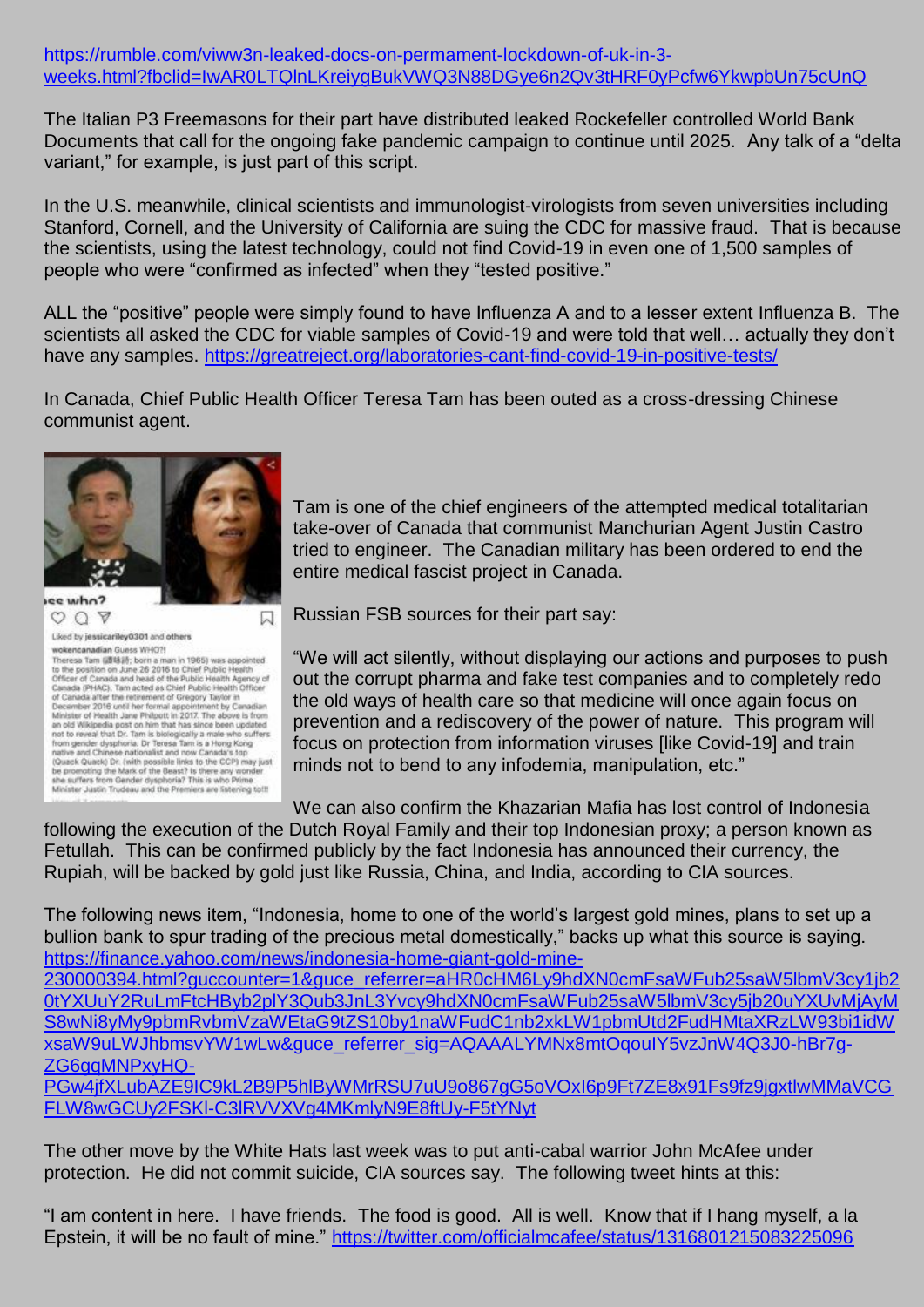Readers of this newsletter know that Epstein was a double agent who is now under witness protection.

Of course, the Khazarian Mafia is fighting back hard. The widely reported "building collapse" controlled demolition in Florida is an example. McAfee tweeted on June 8<sup>th</sup> that "if anything ever happens to me please note that the 31TB of files I have are located on hard drives in my condo near 88<sup>th</sup> street and Collins Avenue just North of Miami Beach." This is the Address of the collapsed condo.

### **Nikki Karis**

John McAfee owned a unit at the building that collapsed. The address of the building was 8777 Collins Avenue South. Here is a tweet he put out June 8, 2021:



If anything ever happens to me, please know that the 31TB of files I have are located on hard drives in my condo near 88th Street and Collins Avenue just north of Miami Beach. 10:03 AM - Jun 8, 2021 - Twitter for Android

Khazarian agent, Demoncrat Mayor Cava immediately declared a "Level 5" mass casualty event— this requires over 1,000 victims and the overwhelming requirement of regional resources — neither of which is true. However, this allowed fake President Biden to declare a national emergency and place everything collapserelated under his direct control, according to naval intelligence sources.

# <https://www.floridadisaster.org/globalassets/importedpdfs/chapter10b-masscasualty.pdf>

#### **General McInerney**

It was Congresswoman Debbie Wasserman-Schultz's district today where the building collapsed in Florida. She also had a meeting with Biden yesterday.

513 Retweets 57 Gutte Tweets 3,866 Likes

CIA sources for their part say the First Lady and Family of Paraguay were in the building and are still missing. Paraguay is days away from making bitcoin their official national currency. In other words, it was a fiat banker hit job.

Debbie is a known pedophile and in the Clinton circle. ◎ 34.5K 12:34 PM

<https://www.floridadisaster.org/globalassets/importedpdfs/chapter10b-masscasualty.pdf>

There have also been yet again multiple attempts to start a nuclear Armageddon by the messianic fanatics. One was an attack on an Iranian nuclear facility. [https://www.debka.com/quadcopter-drone](https://www.debka.com/quadcopter-drone-strike-near-faraj-new-chapter-in-covert-campaign-versus-nuclear-iran/)[strike-near-faraj-new-chapter-in-covert-campaign-versus-nuclear-iran/](https://www.debka.com/quadcopter-drone-strike-near-faraj-new-chapter-in-covert-campaign-versus-nuclear-iran/)

The other was the deliberate sending of the Royal Navy's Type 45 destroyer, HMS Defender, into Russian territorial waters in the expectation that Russia might respond aggressively. <https://www.bbc.com/news/uk-57624942>

In the U.S. National Guardsmen just completed a two-week training exercise preparing for a cyberattack to take down national infrastructure. The attack is already becoming a reality with blackouts, water shortages, food supply disruptions, etc. This is another reason why the riot act was read to the cyber-polygon WEF Khazarian Mafia headquarters in Switzerland. [https://www.thedrive.com/the-war](https://www.thedrive.com/the-war-zone/41243/the-national-guard-just-simulated-a-cyberattack-that-brought-down-utilities-nationwide)[zone/41243/the-national-guard-just-simulated-a-cyberattack-that-brought-down-utilities-nationwide](https://www.thedrive.com/the-war-zone/41243/the-national-guard-just-simulated-a-cyberattack-that-brought-down-utilities-nationwide)

The U.S. meanwhile, continues to spiral into chaos, bloodshed, and anarchy. Fiat money is being poured by the cabal into a "homeless industrial complex, and they're raking in money, not by the millions, not by the hundreds of millions, by the billions," warned Los Angeles Sheriff Alex Villanueva. [https://www.zerohedge.com/political/enough-enough-los-angeles-sheriff-urges-state-emergency](https://www.zerohedge.com/political/enough-enough-los-angeles-sheriff-urges-state-emergency-homelessness)[homelessness](https://www.zerohedge.com/political/enough-enough-los-angeles-sheriff-urges-state-emergency-homelessness)